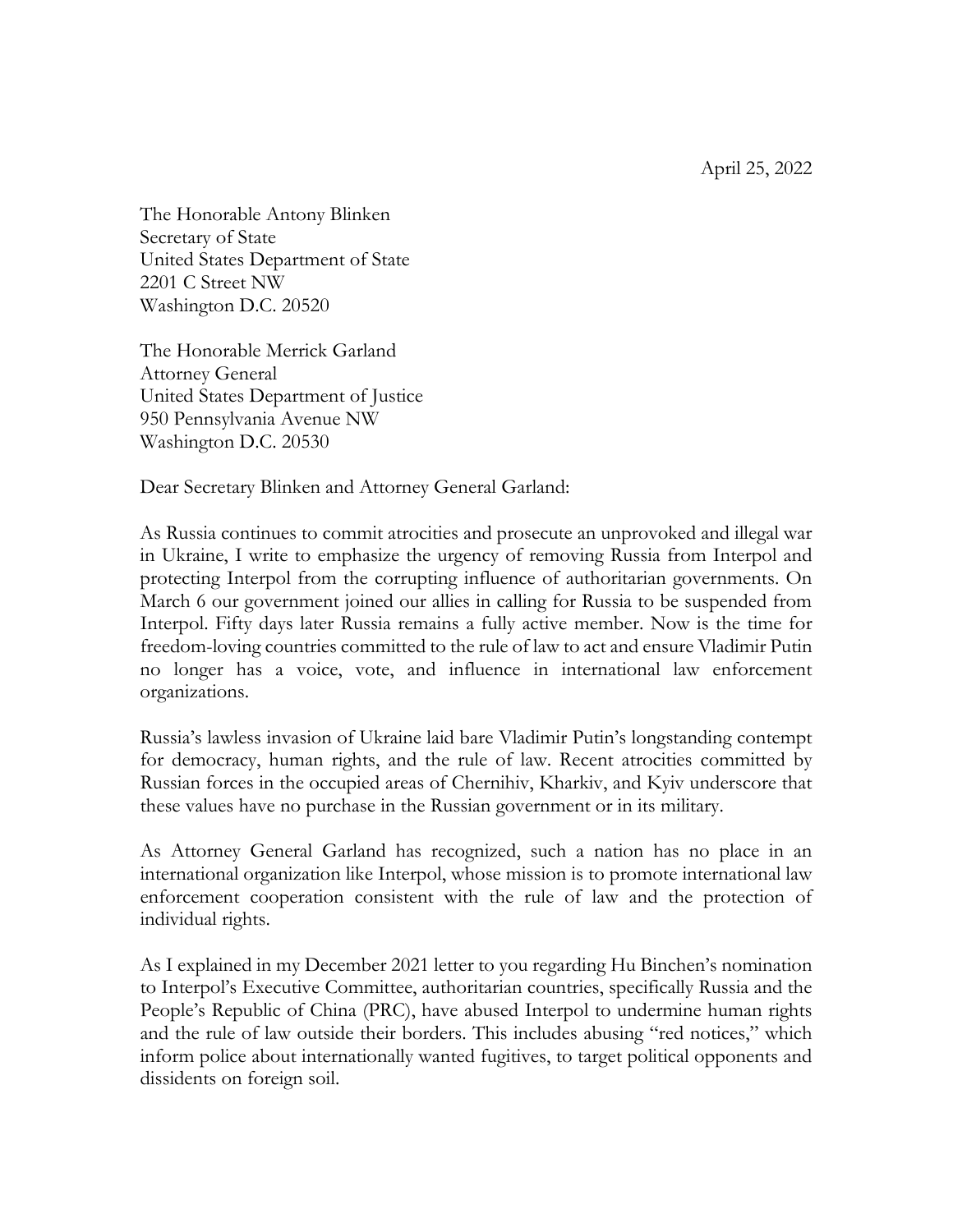Interpol's decision on March 10 to implement "heightened supervision and monitoring measures" for Russia is a small step in the right direction. But it is not sufficient to protect Interpol against potential abuses by the Russian government or to ensure that Russia does not exploit Interpol's intelligence sharing function to further harm the people of Ukraine.

I wholeheartedly support Attorney General Garland's March 6 call with counterparts from Canada, the United Kingdom, Australia, and New Zealand to remove Russia from Interpol. Interpol should follow the lead of the UN General Assembly, which voted to remove Russia from the UN Human Rights Council on April 7.

Removing Russia from Interpol should be a top priority. With that in mind, please respond to the following questions within 21 days:

- Interpol's constitution does not contain any provision for the suspension or exclusion of a member country.
	- o To the best of your understanding, what is the process (or processes) by which Russia could be removed from Interpol?
	- o What steps have the Department of Justice and Department of State taken to execute the Attorney General's call to remove Russia from Interpol? Have these steps been taken in coordination with our FVEY counterparts?
	- o What are the primary hurdles to removing Russia from Interpol? How do the Department of Justice and the Department of State plan to address those challenges?
- Interpol's March 10 announcement related to Russia suggested that calls to exclude Russia from Interpol were "political," whereas calls to continue providing Russia with access to Interpol information reflected "serious security and safety concerns."
	- o To better understand this argument and its persuasiveness, please explain whether other Interpol members raised concerns related to Russia's ongoing participation in or exclusion from Interpol. Please also describe the concerns raised.
	- o Please also explain any such concerns raised by members of the Executive Committee.
	- o What steps have the DOJ and State taken to substantiate the security and safety concerns that Russia poses by its participation in Interpol?